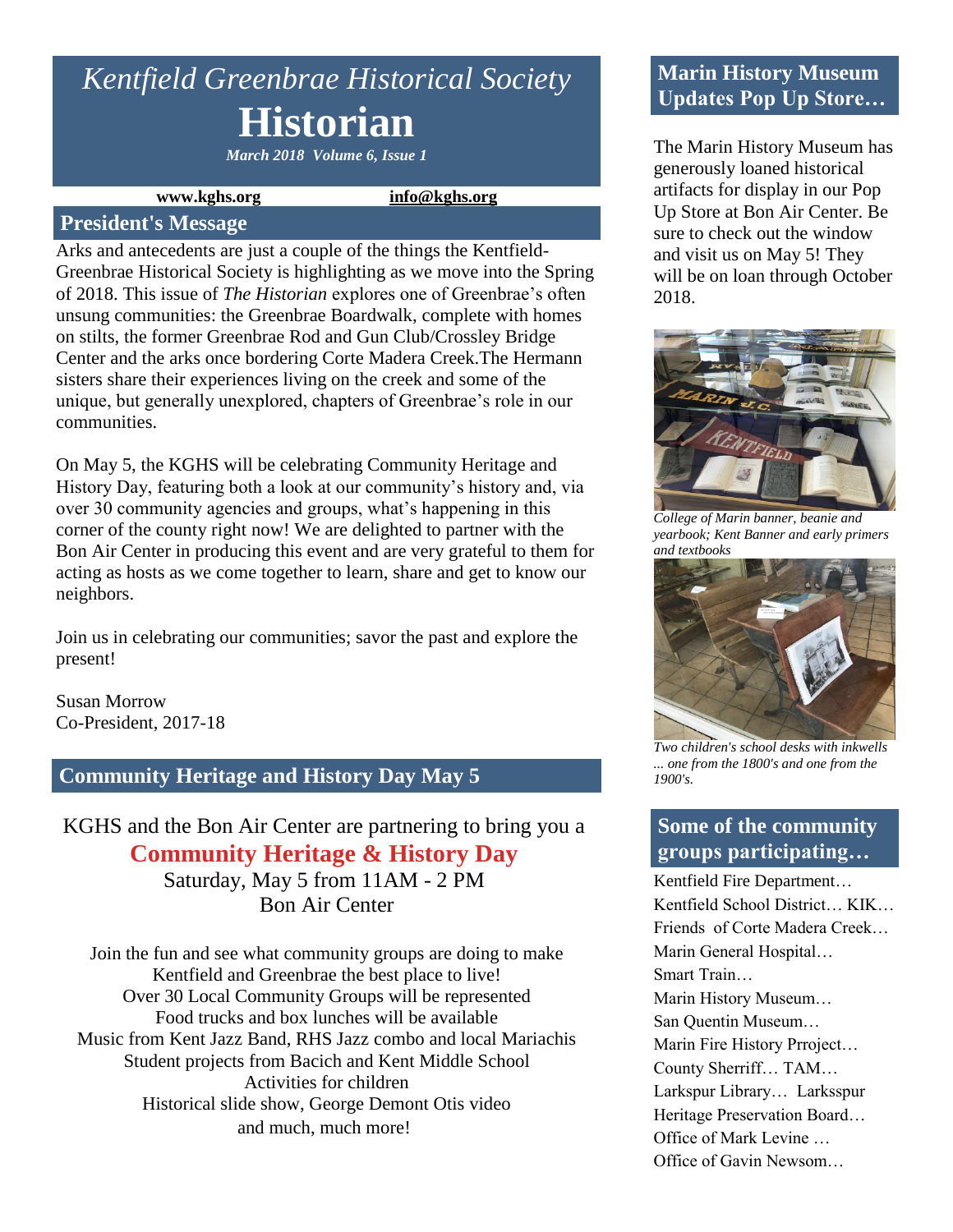#### **Greenbrae Boardwalk ... Sydney Park**

Mention the community of Greenbrae and certain images pop up: carefully tended homes dotting the hills, connected via winding treelined streets; the multifamily apartments and condominiums perched on the hills between Sir Francis Drake Boulevard and Corte Madera Creek; or, maybe, Bon Air Center comes to mind. There is more to Greenbrae, though, than meets the mind's eye!

The Greenbrae boardwalk, which borders the Corte Madera Creek on the east side of Highway 101, is a unique, often unknown Marin neighborhood. Forty-nine homes sit on pilings over the salt-water marsh. While most of the dwellings are on the creek side of the wooden walkway that lends its name to the tiny community, there are a few homes on the south side of the boardwalk with lots extending to the creek. Most of the all of the homes have either a dock or floats used for



*Greenbrae Boardwalk Mailboxes (Sterley Real Estate Team)*

In the early 1900s, the boardwalk "was a series of 12' x 2' boards extending across the pickleweed - a favorite spot for catching bass, duck hunting, and carousing." (Hidden Ecologies, 2006,

http://arch.ced.berkeley.edu/hiddenecologies, accessed 3/2018.) During the 1910s, three homes were built along the walkway, with utilities very gradually following: a waterline (1921); electricity (1946); postal delivery (1948) and sewage installation (1961). Additionally, the community has their own fire fighting equipment, including hydrants and hoses.

Most of the current homes, some around 100 years old, have wood siding. Some of the newer residences have metal siding. All of the residents use wagons and carts to transport groceries and other necessities to their home. Bicycles are a common sight on the walkway as are a number of canine residents!

So next time you take the SFD exit off of 101, steal an eastward glance and take in yet another slice of Greenbrae's past and present.

**Greenbrae Rod & Gun Club/Crossley Bridge Center... Oral History with Bob Crossley by Julie Gondak** 

The Crossley Bridge Center / Club house at 18 Greenbrae Boardwalk was initially the full time Clubhouse and HQ of the Green Brae Rod & Gun Club. The club building was built sometime in the early half of the 1900's. It sits on the west side of Corte Madera Creek, nestled between the 101 overpass and the old Northwestern Pacific Railroad trestle & drawbridge. (2015 YouTube video of area: [https://www.youtube.com/watc](https://www.youtube.com/watch?v=y1dSve32uDI)) [h?v=y1dSve32uDI\)](https://www.youtube.com/watch?v=y1dSve32uDI)) 

Many of its founding members were previously known as the "The Fifty-Fifty Club" which was an association of creek-side dwelling working men who loved hunting, fishing, habitat preservation and congenial gatherings.



*"50/50" members purportedly lived on both sides of the creek before the current 101 overpass replaced Peterson Bridge and eliminated the last homes on the creeks N/E bank. Aka 50/50. (Courtesy Bob Crossley)* 

In the early days, everyone fished and hunted and The Rod & Gun Club had a fairly large, local, proprietary membership. It was formally incorporated in August 1934 as Member #4 in the organization of the Associated Sportsmen of Calif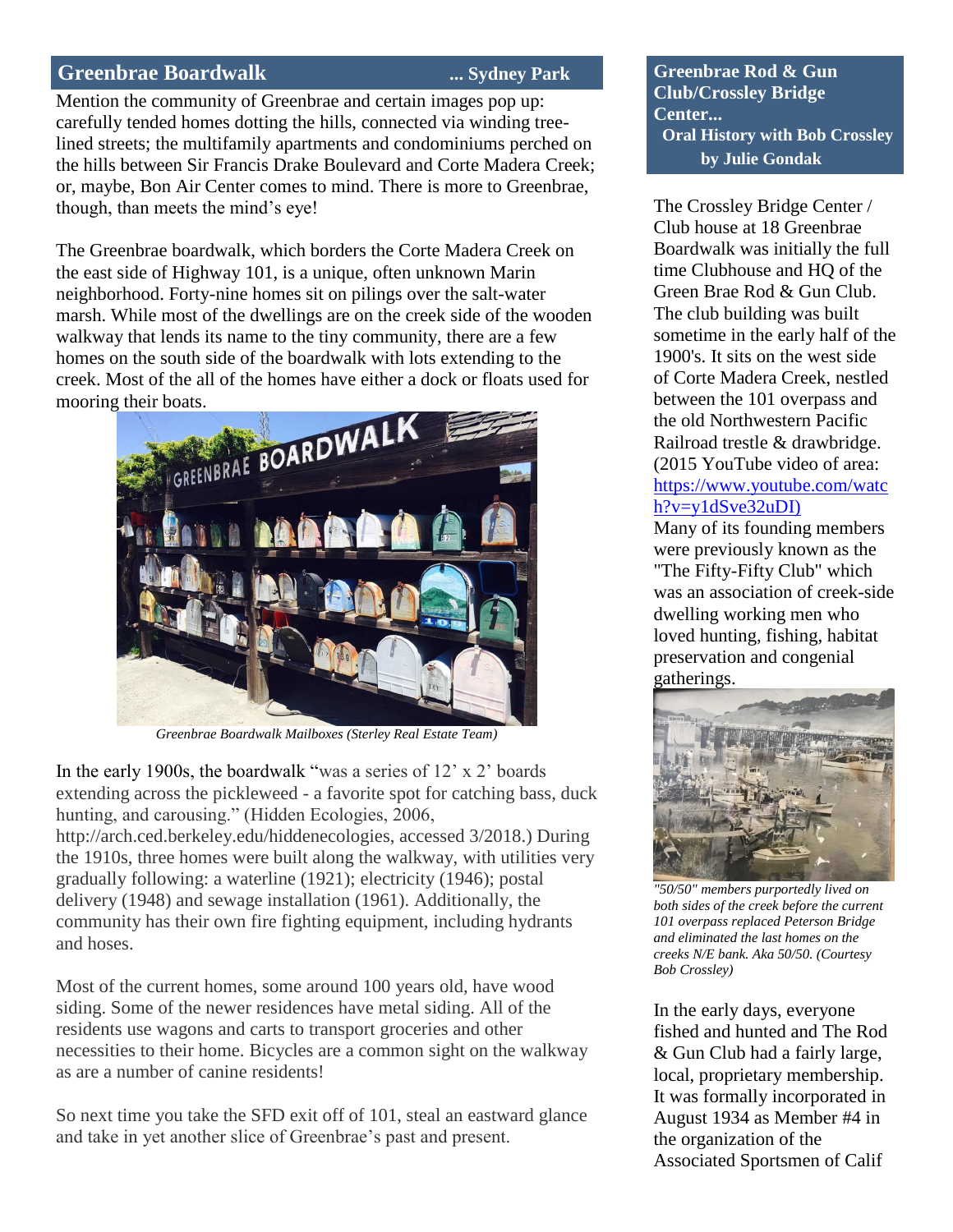Inc. The Rod & Gun operated as a gathering spot for local sportsmen, their families and friends. Many members would show up at the club on Fridays at the end of the work week. It was a fun spot in its heyday and there were often large, festive gatherings with 300 plus people for a Holiday or event. One popular regular event was their fish fry feast where club members could catch the fish of the day right off the dock, bag ducks on the bay, gather clams on the gravelly shores by San Quentin and then cook it all up in the club kitchen for the feast and festivities that followed.



*Military Members with a big string of stripers. (Courtesy of Bob Crossley)*

This went on for a several decades until 1960's when the club's membership began to dwindle. Finally, in 1971 the Rod & Gun ceased operation and began a new era as the Crossley (family) Bridge Club.

When Lura Crossley took over the Clubhouse the focus became Bridge (the game), but also good times. Since 1971 the Crossley's operated the Club primarily as a Bridge Center. Lura and her kids Dave, Bob, Bill and Janet all taught Bridge and the Club hosted classes and Bridge tournaments at all levels which often attracted international Bridge celebrities. The Crossley family also regularly taught on bridge Cruises and hosted holiday Bridge Parties where large friendly groups of bridge players would have cocktails and dinner, then play bridge late into the night. There was always something going on at the Club. Bob and sister Janet Crossley closed the Crossley Bridge Center in Feb. 2018. The Green Brae Rod & Gun / Crossley Bridge Center Club house and surrounding property are currently for sale and awaiting the next evolution.



*Party at old Rod and Gun Club (Crossley) Interior of Crossley Bridge Club (Crossley)*

# **Larkspur Heritage Preservation Board and the Arks…**

Interested in learning more about the Greenbrae Boardwalk? A more in-depth discussion of the individual arks dotting the walkway, the history of the area and observations from recent Boardwalk residents can be found in Larkspur, Past and Present: A History and Walking Guide, pp. 300-308. Detailed descriptions of the construction of individual residences provide a picture of the diversity of style among the 49 homes. (The book was published by the Larkspur Heritage Preservation Board in 2010.)



*Larkspur Heritage Preservation Book for purchase from Larkspur City Hall*



*Aerial View of Corte Madera Creek Basin, Mt. Tam and San Quentin Peninsula*